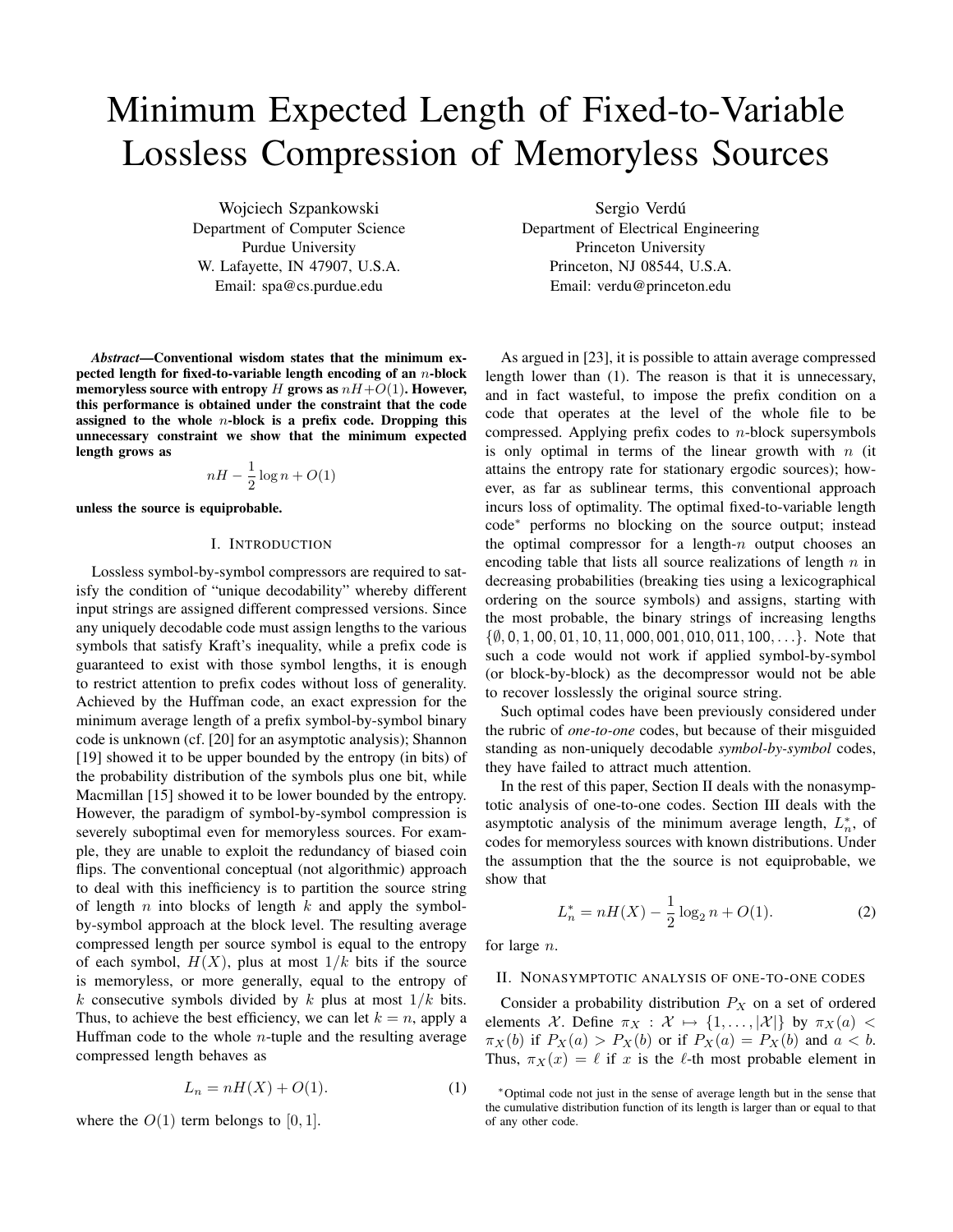$X$  according to distribution  $P_X$ , with ties broken according to the ordering in  $X$ . It is easy to verify that

$$
P_X(x)\pi_X(x) \le 1\tag{3}
$$

for all  $x \in \mathcal{X}$ : if (3) failed to be satisfied for  $x_0 \in \mathcal{X}$ , there would be at least  $\pi_X(x_0)$  masses strictly larger than  $1/\pi_X(x_0)$ .

The one-to-one code assigns to  $x$  the shortest binary string (ties broken with the ordering  $0 < 1$ ) not assigned to any element y with  $\pi_X(y) < \pi_X(x)$ . Thus, we obtain the simple but important conclusion that the length of the encoding of x is  $\log_2 \pi_X(x)$ . Finding an expression for the minimum average length

$$
L(X) = \mathbb{E}[\lfloor \log_2 \pi_X(X) \rfloor] \tag{4}
$$

as a function of  $P_X$  appears to be challenging. For X equiprobable on a set of  $M = |\mathcal{X}|$  elements, it can be shown that the average length of the one-to-one code is (cf. [13])

$$
L(X)
$$
  
= 
$$
\frac{1}{M} \sum_{i=1}^{M} \lfloor \log_2 i \rfloor
$$
 (5)

$$
= \lfloor \log_2 M \rfloor + \frac{1}{M} \left( 2 + \lfloor \log_2 M \rfloor - 2^{\lfloor \log_2 M \rfloor + 1} \right) (6)
$$

which simplifies to

$$
\frac{1}{M} \sum_{i=1}^{M} \lfloor \log_2 i \rfloor = \frac{(M+1) \log_2 (M+1)}{M} - 2 \tag{7}
$$

when  $M + 1$  is a power of 2.

A simple upper bound first noticed in [26] is obtained as

$$
L(X) = \mathbb{E}[\lfloor \log_2 \pi_X(X) \rfloor] \tag{8}
$$
  
< 
$$
\leq \mathbb{E}[\log_2 \pi_X(X)] \tag{9}
$$

$$
\leq \mathbb{E}\left[\log_2 \frac{1}{P_X(X)}\right] \tag{10}
$$

$$
= H(X) \tag{11}
$$

where (10) follows from (3). Various lower bounds have been proposed in [1]–[3], [8], [14], [16], [24], [25]. Distilling the main ideas in [1], the following result gives the tightest known bound.

*Theorem 1:* Define the monotonically increasing function  $\psi: \mathbb{R}^+ \mapsto \mathbb{R}^+$  by

$$
\psi(x) = x + (1+x)\log_2(1+x) - x\log_2 x \tag{12}
$$

Then,

$$
\psi^{-1}\left(H(X)\right) \le L(X) \tag{13}
$$

*Proof:* For brevity denote  $Y = \lfloor \log_2 \pi_X(X) \rfloor$ , and  $Z =$  $Y+1$ 

$$
H(X) = H(X|Y) + H(Y) \tag{14}
$$

$$
\leq \mathbb{E}[Y] + H(Y) \tag{15}
$$

$$
= \mathbb{E}[Y] + H(Z) \tag{16}
$$

$$
= \mathbb{E}[Y] + \mathbb{E}[Z]h(1/\mathbb{E}[Z]) - D(P_Z||G_{1/\mathbb{E}[Z]}\hat{\mathbf{U}})
$$

$$
\leq \psi(\mathbb{E}[Y])) \tag{18}
$$

where

- (14)  $\leftarrow$  Y is a deterministic function of X;
- (15)  $\Leftarrow H(X|Y = k) \le k$  bits;
- (17) uses the binary entropy function  $h(\cdot)$  and the divergence with respect to a geometric (positive) distribution  $G_p(k) = p(1-p)^{k-1};$

П

• (18)  $\Leftarrow$   $D(\parallel) \geq 0$ .

Weakening the bound in (13) by

$$
\psi(x) \le x + \log_2(e + ex)
$$

and using the upper bound (11) we obtain the bound in [1]:

$$
H(X) - \log_2(H(X) + 1) - \log_2 e \le \mathbb{E}[\lfloor \log_2 \pi_X(X) \rfloor] \tag{19}
$$

Another way of weakening (13) is to use the monotonic increasing nature of  $(1 + x) \log(1 + x) - x \log x$  and (11) to conclude

$$
L(X) \geq H(X) - (1 + L(X)) \log_2(1 + L(X)) \quad (20)
$$

$$
-L(X) \log_2 L(X) \quad (21)
$$

$$
\geq H(X) - (1 + H(X)) \log_2(1 + H(X)) \text{ (22)}-H(X) \log_2 H(X)
$$

which is the bound found in [2].

## III. ASYMPTOTIC MINIMUM AVERAGE LENGTH

We assume henceforth that the source is memoryless with distribution  $P_X$ . We abbreviate the minimum average length of the encoding of an  $n$ -tuple of the source by

$$
L_n^* = L(X^n). \tag{23}
$$

The minimum average length for a binary memoryless source with bias  $p$  has been investigated in great detail (up to  $o(1)$  term) in [22]. For fair coin flips  $(p = \frac{1}{2})$ , the exact result can be obtained from (6) letting  $M = 2^n$ :

$$
L_n^* = n - 2 + 2^{-n}(n+2),\tag{24}
$$

in contrast to

$$
L_n = n \tag{25}
$$

obtained with the Huffman code operating on  $n$ -tuples (or single bits).

If  $p \neq \frac{1}{2}$ , [22] shows that

$$
L_n^* = nh(p) - \frac{1}{2}\log_2 n + O(1)
$$
 (26)

and in fact [22] characterizes the  $O(1)$  explicitly showing that its behavior depends on whether  $\log_2 \frac{1-p}{p}$  is rational.

Our main result is presented next; its proof is outlined in Section IV.

*Theorem 2:* For a memoryless source with finite alphabet A, the minimum expected length of a lossless binary encoding of  $X^n$  is given by

$$
L_n^* = \lfloor n \log_2 |\mathcal{A}| \rfloor + o(1). \tag{27}
$$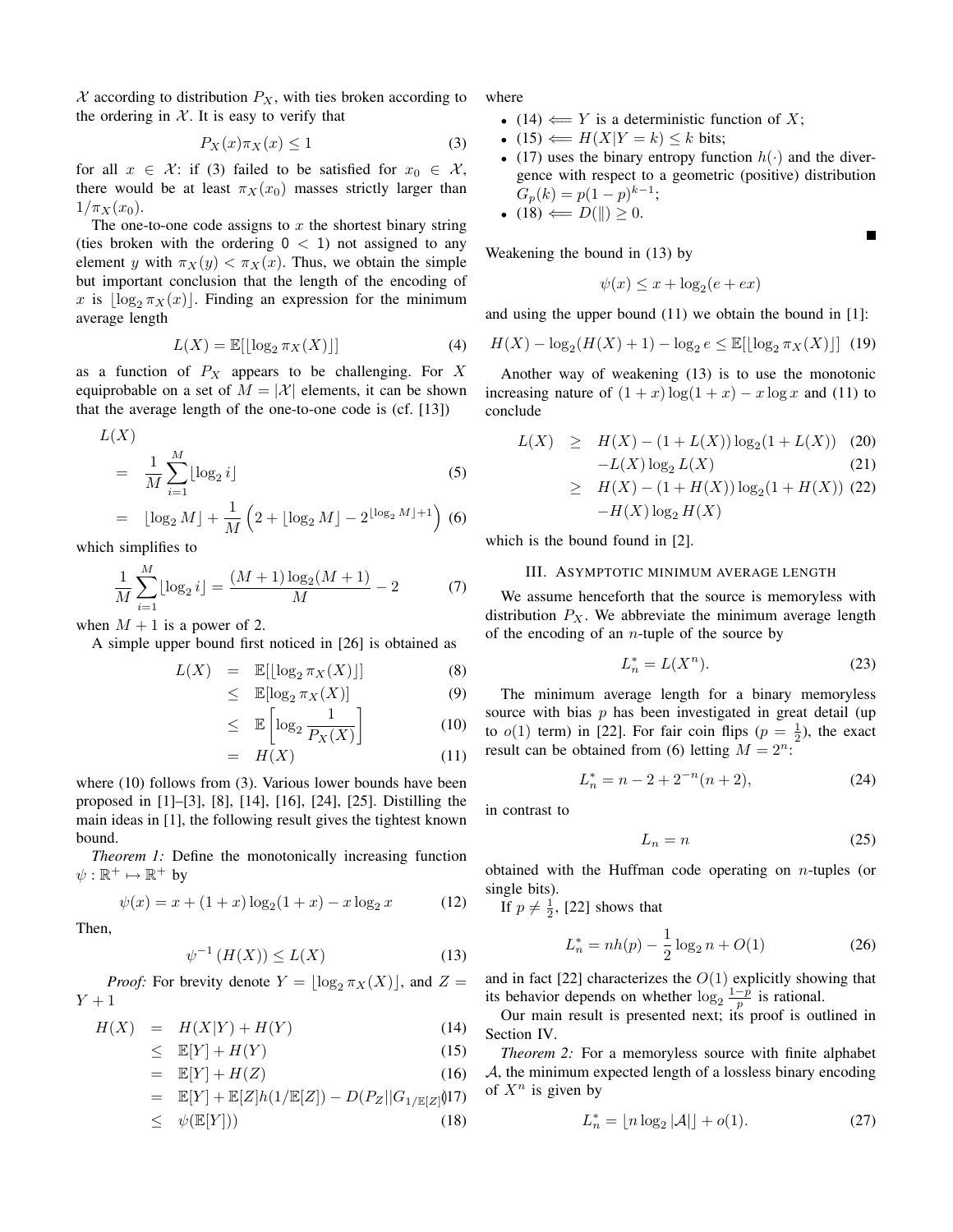if the source is equiprobable, and by

$$
L_n^* = nH(X) - \frac{1}{2}\log_2 n + O(1)
$$
 (28)

if the source is not equiprobable.

### IV. PROOF OF THEOREM 2

Expression (27) for non-redundant sources follows from (6). Henceforth, we assume that the source is not equiprobable. We abbreviate  $|\mathcal{A}| = m$ , denote by  $p_1, \ldots, p_m$  the atoms of  $P_X$  such that

$$
p_1 \leq p_2, \quad \dots \quad p_{m-1} \leq p_m,
$$

and we denote

$$
B_i = \log \frac{p_m}{p_i} \tag{29}
$$

for  $i = 1, \ldots, m - 1$ . Note that the entropy of  $P_X$  can be expressed as

$$
H(X) = \log \frac{1}{p_m} + \sum_{i=1}^{m-1} p_i B_i
$$
 (30)

Let  $\mathbf{k} = (k_1, \ldots, k_m)$  such that  $k_1 + \cdots + k_m = n$  denote the *type* of an n-string; the probability of each such string is equal to

$$
p^{\mathbf{k}} = p_1^{k_1} \cdots p_m^{k_m}.
$$

Denote the set of all types of  $n$ -strings drawn from an alphabet of  $m$  elements by

$$
\mathcal{T}_{n,m} = \{(k_1, \dots, k_m) \in \mathbb{N}^m, k_1 + \dots + k_m = n\}
$$
 (32)

We introduce an order among types:

$$
1 \leq \mathbf{k}
$$
 iff  $p^1 \geq p^{\mathbf{k}}$ .

and we sort all types from the smallest index (largest probability) to the largest. This can be accomplished by observing that  $p^{\mathbf{l}} \geq p^{\mathbf{k}}$  is equivalent to

$$
l_1B_1 + \dots + l_{m-1}B_{m-1} \leq k_1B_1 + \dots + k_{m-1}B_{m-1}.
$$
 (33)

There are

$$
\binom{n}{\mathbf{k}} = \binom{n}{k_1, \dots, k_m}
$$

sequences of type k and we list them in lexicographic order. Then the optimum code assigns length  $\lfloor \log i \rfloor$  to the *i*th sequence  $(1 \leq i \leq m^n)$  in this list. Denote the number of sequences more probable than or equal to type k as

$$
A_{\mathbf{k}} := \sum_{1 \leq \mathbf{k}} \binom{n}{1}.
$$
 (34)

Using somewhat informal but intuitive notation,  $k + 1$  and k − 1 denote the *next* and *previous* types, respectively, in the sorted list of the elements of  $\mathcal{T}_{n,m}$ . Clearly, starting from

position  $A_{\mathbf{k}}$  the next  $\binom{n}{\mathbf{k}+1}$  sequences have probability  $p^{\mathbf{k}+1}$ . Thus the average code length can be computed as follows

$$
L_n^* = \sum_{\mathbf{k} \in \mathcal{T}_{n,m}} p^{\mathbf{k}} \sum_{i=A_{\mathbf{k}-1}+1}^{A_{\mathbf{k}}} \lfloor \log i \rfloor
$$
  
\n
$$
= \sum_{\mathbf{k} \in \mathcal{T}_{n,m}} p^{\mathbf{k}} \sum_{i=1}^{\binom{n}{\mathbf{k}}} \lfloor \log(A_{\mathbf{k}} - i) \rfloor
$$
  
\n
$$
= \sum_{\mathbf{k} \in \mathcal{T}_{n,m}} p^{\mathbf{k}} \sum_{i=1}^{\binom{n}{\mathbf{k}}} \lfloor \log A_{\mathbf{k}} (1 - i/A_{\mathbf{k}}) \rfloor
$$
  
\n
$$
= \sum_{\mathbf{k} \in \mathcal{T}_{n,m}} {n \choose \mathbf{k}} p^{\mathbf{k}} \log A_{\mathbf{k}} + O(1),
$$
  
\n
$$
= \log A_{np} + O(1), \qquad (35)
$$

where (35) follows along the same lines as [9], [12]. Thus we need to evaluate

$$
A_{n\mathbf{p}} = \sum_{p^1 \ge p^{n\mathbf{p}}} \binom{n}{1}.
$$
 (36)

Let now

$$
l_i = np_i + x_i \tag{37}
$$

for  $i = 1, \ldots, m-1$ . Then, by (33) the summation set in (36) can be written as

$$
p^{1} \ge p^{np} \leftrightarrow B_1 x_1 + \dots + B_{m-1} x_{m-1} \le 0.
$$
 (38)

Thus

$$
A_{n\mathbf{p}} = \sum_{\mathbf{x}} \binom{n}{n\mathbf{p} + \mathbf{x}} \tag{39}
$$

where the summation is over the hyperspace  $B_1x_1 + \cdots$  $B_{m-1}x_{m-1} \leq 0.$ 

The next step is to use Stirling's formula

$$
n! = \sqrt{2\pi n} \cdot n^n e^{-n} (1 + O(1/n))
$$
 (40)

to estimate the summands in (39). A long computation whose details are omitted reveals that

$$
\begin{aligned}\n\binom{n}{n\mathbf{p}+\mathbf{x}} \\
&= \frac{1}{(2\pi)^{(m-1)/2}} \frac{1}{\sqrt{p_1 \cdots p_m}} \frac{1}{n^{(m-1)/2}} 2^{nH(X)} \\
&\cdot \left(\frac{p_m}{p_1}\right)^{x_1} \cdots \left(\frac{p_m}{p_{m-1}}\right)^{x_{m-1}} \left(1 + O(1/\sqrt{n})\right) \\
&\cdot \exp\left(-\frac{x_1^2}{2np_1} - \cdots - \frac{x_{m-1}^2}{2np_{m-1}} - \frac{(x_1 + \cdots + x_{m-1})^2}{2np_m}\right) \\
&= \left(1 + O(1/\sqrt{n})\right) C \frac{2^{nH(X)}}{n^{(m-1)/2}} \\
&\cdot \exp\left(B_1 x_1 + \cdots + B_{m-1} x_{m-1}\right) \\
&\cdot \exp\left(-\frac{1}{2n} \mathbf{x}^T \mathbf{\Sigma}^{-1} \mathbf{x}\right)\n\end{aligned} \tag{41}
$$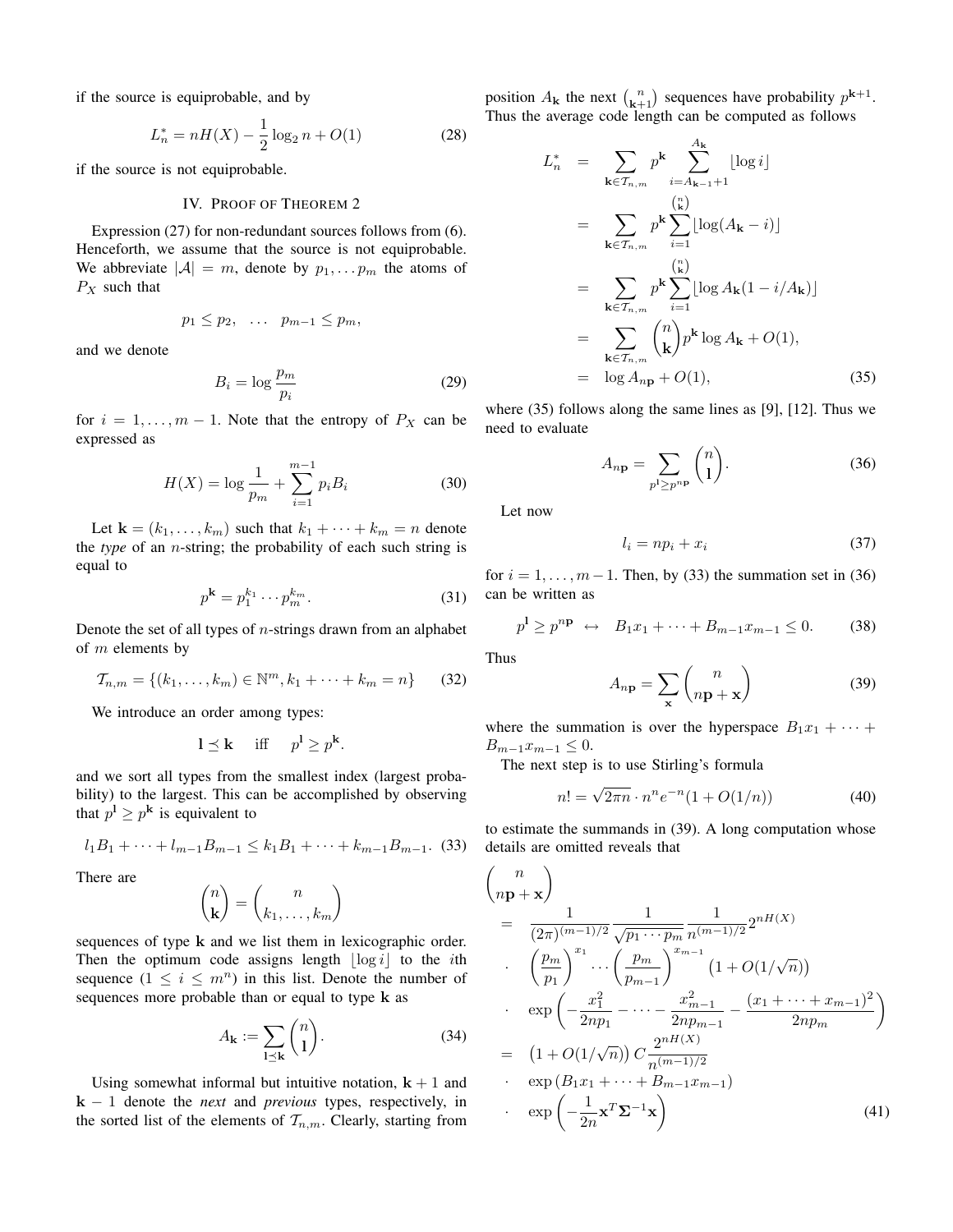where  $\Sigma$  is an appropriately chosen invertible covariance matrix, and

$$
\mathbf{x} = (x_1, \ldots, x_{m-1})
$$

We are now in the position to evaluate the sum (39). First, we split it into two sums:

- a sum over the  $(m-2)$ -dimensional hyperplane  $B_1x_1 +$  $\cdots + B_{m-1}x_{m-1} = 0$  which we denote as  $\mathcal{D}^{m-2}$
- a sum over  $B_1x_1 + \cdots + B_{m-1}x_{m-1} < 0$ .

Introducing the notation:

$$
\mathbf{b}^T = [B_1, \dots, B_{m-1}],\tag{42}
$$

.

(39) together with (41) yields  $(C$  in different lines need not be the same constant)

$$
A_{n\mathbf{p}} = \frac{C2^{nH(X)}}{n^{(m-1)/2}} \left( \sum_{\mathbf{b}^T \mathbf{x} = 0} \exp\left( -\frac{1}{2n} \mathbf{x}^T \mathbf{\Sigma}^{-1} \mathbf{x} \right) + \sum_{\mathbf{b}^T \mathbf{x} < 0} \exp\left( \mathbf{b}^T \mathbf{x} - \frac{1}{2n} \mathbf{x}^T \mathbf{\Sigma}^{-1} \mathbf{x} \right) \right).
$$
\n(43)

Clearly, the second sum is bounded since it is an exponential sum for  $B_1x_1 + \cdots + B_{m-1}x_{m-1} < 0$ .

Furthermore, the multidimensional normal distribution integral [10] leads us to conclude that

$$
\int_{\mathcal{D}^{m-2}} \exp\left(-\frac{1}{2n}\mathbf{x}^T \Sigma^{-1} \mathbf{x}\right) = Cn^{(m-2)/2}.\tag{44}
$$

Combining it, and using Euler-Maclaurin formula for replacing discrete sums by integrals, we finally arrive at

$$
\log A_{n\mathbf{p}} = \log \left( C \frac{2^{nH(X)}}{n^{(m-1)/2}} n^{(m-2)/2} + O \left( \frac{2^{H(X)}}{n^{(m-1)/2}} \right) \right)
$$
  
=  $nH(X) - \frac{1}{2} \log n + O(1)$  (45)

In view of (35) this completes the proof of Theorem 2.

Example. To illustrate our methodology, we explain it in some details for the case of  $m = 3$  symbols with probability  $p_1 <$  $p_2$  <  $p_3$ . We need to evaluate (with  $B_1 = \log(p_3/p_1)$  and  $B_2 = \log(p_3/p_2)$  the following

$$
A_{np_1, np_2} = \sum_{k_1B_1+k_2B_2 \leq np_1B_1+np_2B_2} {n \choose k_1, k_2}.
$$

As before, we denote  $k_1 = np_1 + x$  and  $k_2 = np_2 + y$  to arrive at

$$
\binom{n}{np_1 + x, np_2 + y} = \frac{1}{\sqrt{2\pi p_1 p_2 p_3 n}} 2^{nH(\mathbf{p})} \left(\frac{p_3}{p_1}\right)^x \left(\frac{p_3}{p_2}\right)^y
$$

$$
\times \exp\left(-\frac{x^2}{2np_1} - \frac{y^2}{2np_2} - \frac{(x+y)^2}{2np_3}\right) (1 + O(1/\sqrt{n}).
$$

Then (cf. Figure 1)

$$
A_{n\mathbf{p}} = \sum_{B_1x + B_2y \le 0} {n \choose np_1 + x, np_2 + y}
$$



Fig. 1. Illustration for  $m = 3$ 

$$
\sim \frac{2^{nH(X)}}{n\sqrt{2\pi p_1 p_2 p_3}} \sum_{B_1 x + B_2 y = 0} \exp\left(-\frac{x^2}{2np_1} - \frac{y^2}{2np_2} - \frac{(x+y)^2}{2np_3}\right)
$$

$$
= O(\sqrt{n}) \frac{2^{nH(X)}}{n} = C \frac{2^{nH(X)}}{\sqrt{n}},
$$

where the last equality follows from the normal approximation on the line  $B_1x + B_2y = 0$  (this part contributes  $O(\sqrt{n})$ ), and the first approximation is a consequence of geometric decay of the multinomial coefficient away from the line  $B_1x+B_2y=0$ , that is, for  $B_1x + B_2y < 0$ . This is illustrated in Figure 1.

#### ACKNOWLEDGMENT

The work of W. Szpankowski was supported in part by the NSF Grants CCF-0513636, DMS-0503742, DMS-0800568, and CCF -0830140, NSA Grant H98230-08-1-0092, and the AFOSR Grant FA8655-08-1-3018. The work of S. Verdú was supported by NSF Grant CCF-0635154.

#### **REFERENCES**

- [1] N. Alon and A. Orlitsky, "A Lower Bound on the Expected Length of One-to-One Codes," *IEEE Trans. Information Theory*, 40, 1670-1672, 1994.
- [2] C. Blundo and R. de Prisco, "New bounds on the expected length of oneto-one codes," *IEEE Trans. Information Theory,* vol. 42, pp. 246-250, Jan. 1996
- [3] J. Cheng and T. K. Huang, "New Bounds on the Expected Length of Optimal One-to-One Codes," Vol. 53, No. 5, pp. 1884-1895, May 2007
- [4] M. Drmota, "A Bivariate Asymptotic Expansion of Coefficients of Powers of Generating" Functions, *Europ. J. Combinatorics*, 15, 139- 152, 1994.
- [5] M. Drmota, H-K. Hwang, and W. Szpankowski, "Precise Average Redundancy of an Idealized Arithmetic Coding," *Proc. Data Compression Conference*, 222-231, Snowbird, 2002.
- [6] M. Drmota and R. Tichy, *Sequences, Discrepancies, and Applications*, Springer Verlag, Berlin Heidelberg 1997
- [7] M. Drmota and W. Szpankowski, "Precise Minimax Redundancy and Regret," *IEEE Trans. Information Theory*, 50, No. 11, 2004.
- [8] J. G. Dunham, "Optimal noiseless coding of random variables, *IEEE Trans. Information Theory,* vol. IT-26, no. 3, p. 345, May 1980.
- [9] P. Flajolet, "Singularity Analysis and Asymptotics of Bernoulli Sums," *Theoretical Computer Science*, 215, 371–381, 1999.
- [10] B. Gnedenko, *The Theory of Probability and Elements of Statistics*, Chelsea Pub. Company, New York, 1991.